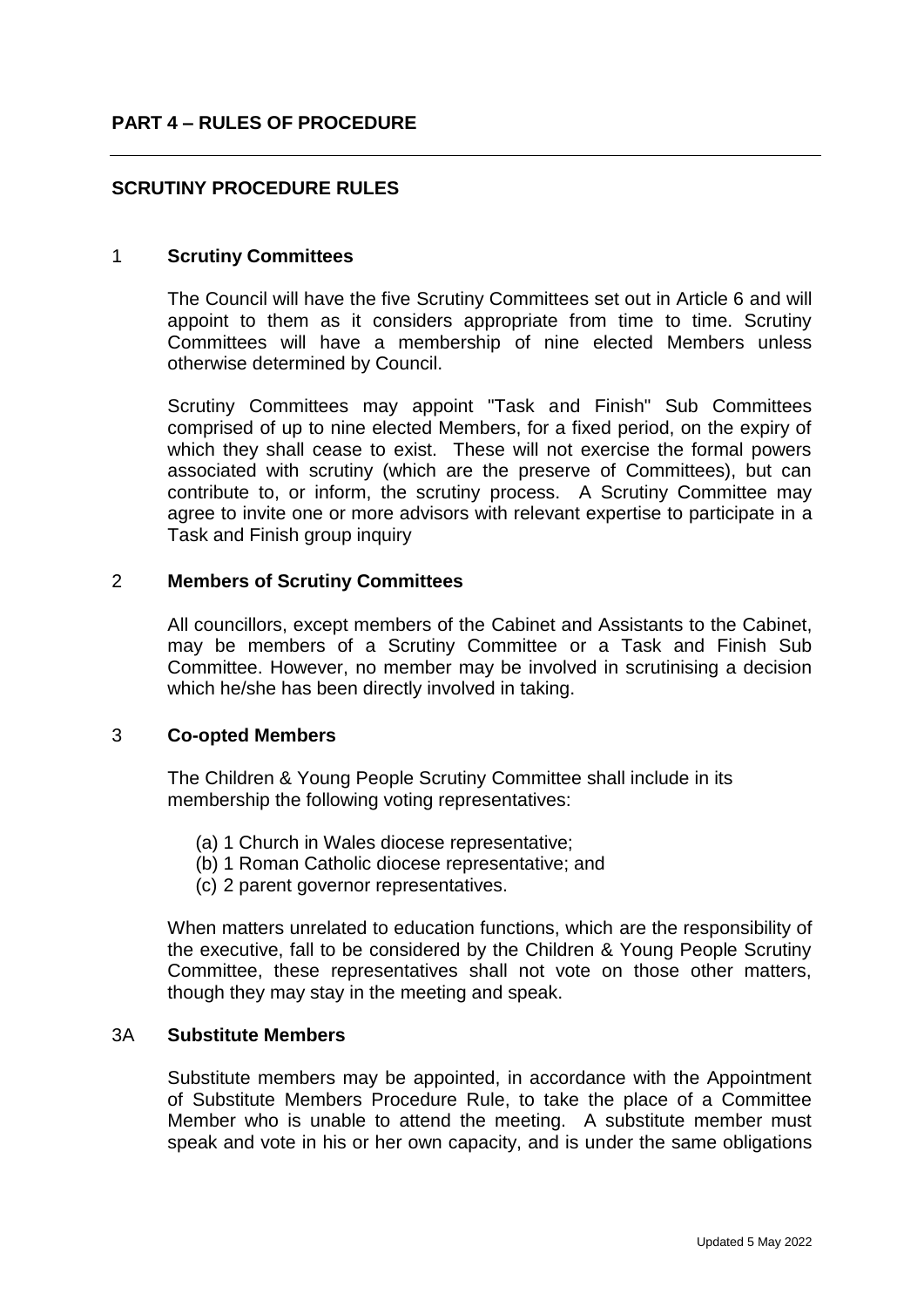as any other Member in respect of declaring personal interests and complying with the Members' Code of Conduct and all relevant procedure rules.

## 4 **Meetings of the Scrutiny Committees**

Scrutiny Committees shall generally meet on a monthly basis. In addition, extraordinary meetings may be called from time to time as and when appropriate. A Scrutiny committee meeting may be called by the Chairperson of the relevant Scrutiny Committee if he/she considers it necessary or appropriate.

Scrutiny Committee meetings will:

- (a) be held in accordance with the Council's Multi-Location Meetings Policy; and
- (b) generally be held in public in accordance with the provisions of the Access to Information Procedure Rules.

#### 5 **Quorum**

The quorum of a meeting will be one quarter of the whole number of members of that Scrutiny Committee/Sub Committee. During any meeting, if the Chairperson declares that there is not a quorum present, then the meeting will adjourn immediately. Remaining business will be considered at a time and date fixed by the Chairperson. If he/she does not fix a date, the remaining business will be considered at the next ordinary meeting of the Scrutiny Committee/Sub Committee.

#### 6 **Chairperson**

Scrutiny Chairpersons will be appointed on a politically proportionate basis in accordance with the provisions of sections 66 – 75 of the Local Government (Wales) Measure 2011.

## 7 **Scrutiny Role and Conduct of Business**

Within their terms of reference, Scrutiny Committees:-

- (a) Will set their own work programmes and submit Annual Reports for consideration by the Council. Such reports will outline previous, and ongoing, investigations, and set out any known future work programme.
- (b) May make proposals to the Cabinet regarding policy and service development and scrutinise and review decisions made, or actions, taken in connection with the discharge of any Council functions.
- (c) May use the budgets allocated to them, relevant Council employees, advisers and assessors to assist them in fulfilling their role. They may go on site visits, conduct public surveys, hold public meetings, commission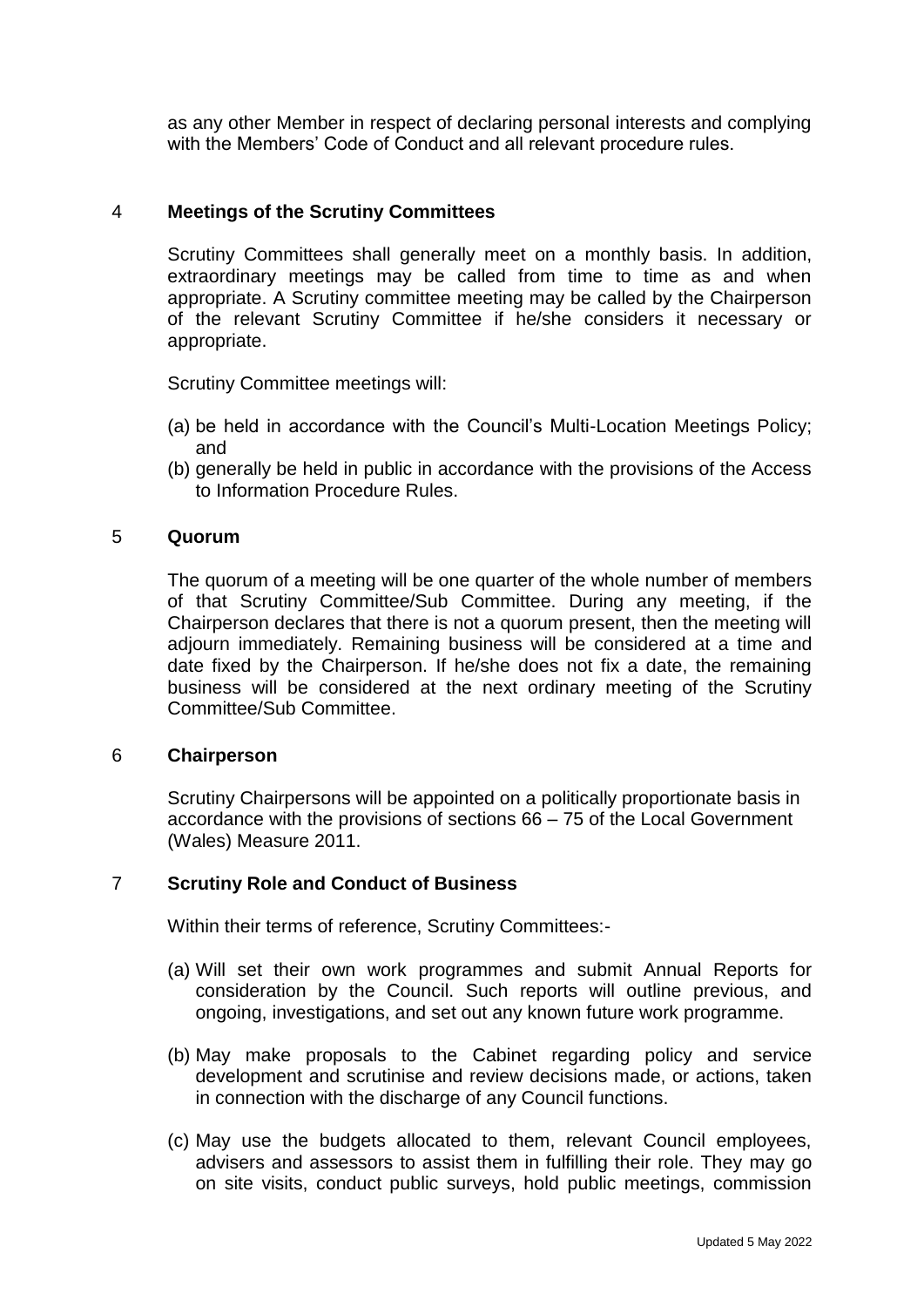research and do all other things that they reasonably consider necessary to inform their deliberations. They may ask witnesses to attend to address them on any matter under consideration and may pay to any advisers, assessors and witnesses a reasonable fee and/or expenses for doing so. They must comply with the Council's procedures and keep within the budgets allocated to them in so doing.

(d) As far as possible, will ensure that the objectives of any proposed business are set out in its programme.

## 8 **Agenda items**

- (a) Any member of a Scrutiny Committee may give notice to the Head of Democratic Services that he/she wishes an item relevant to the functions of that committee to be included on the agenda for a future meeting. On receipt of such a request, the Chairperson will ensure that it is included as an item on the next suitable agenda.
- (b) Scrutiny Committees shall respond, as soon as their work programme permits, to requests from the Council or the Cabinet, to review particular areas of Council activity. Where they do so, the Scrutiny Committee shall report their findings, and any recommendations, back to the Cabinet and/or Council, as appropriate.

## 9 **Reports from Scrutiny Committees**

- (a) Once it has formed recommendations following the conclusion, or part conclusion, of its deliberations on a particular topic, a Scrutiny Committee will prepare a formal report and submit it for consideration by the Cabinet (if the report relates to a Executive Decision or proposal) or to the Council (if the recommendation would require a departure from, or a change, to the agreed budget and policy framework).
- (b) If a Scrutiny Committee cannot reach unanimous agreement on the content of a report to the Council or Cabinet as appropriate, then any member of the committee may request that the points of difference between their view and that of the majority and the reasons for the difference in view be recorded in the Scrutiny Committee report and submitted for consideration by the Council or Cabinet as appropriate. Where a minority report is requested, it must be requested before the Committee's report on the topic under scrutiny is determined.
- (c) The Council or Cabinet shall give consideration to a formal report of a Scrutiny Committee and any minority report at an appropriate meeting. Where appropriate, the Scrutiny Committee shall receive a written response from the Cabinet to its formal report and any minority report, as soon as is practicable following the consideration of the report by the Cabinet. The appropriate Cabinet Member will also attend a future meeting of the scrutiny committee to present any response.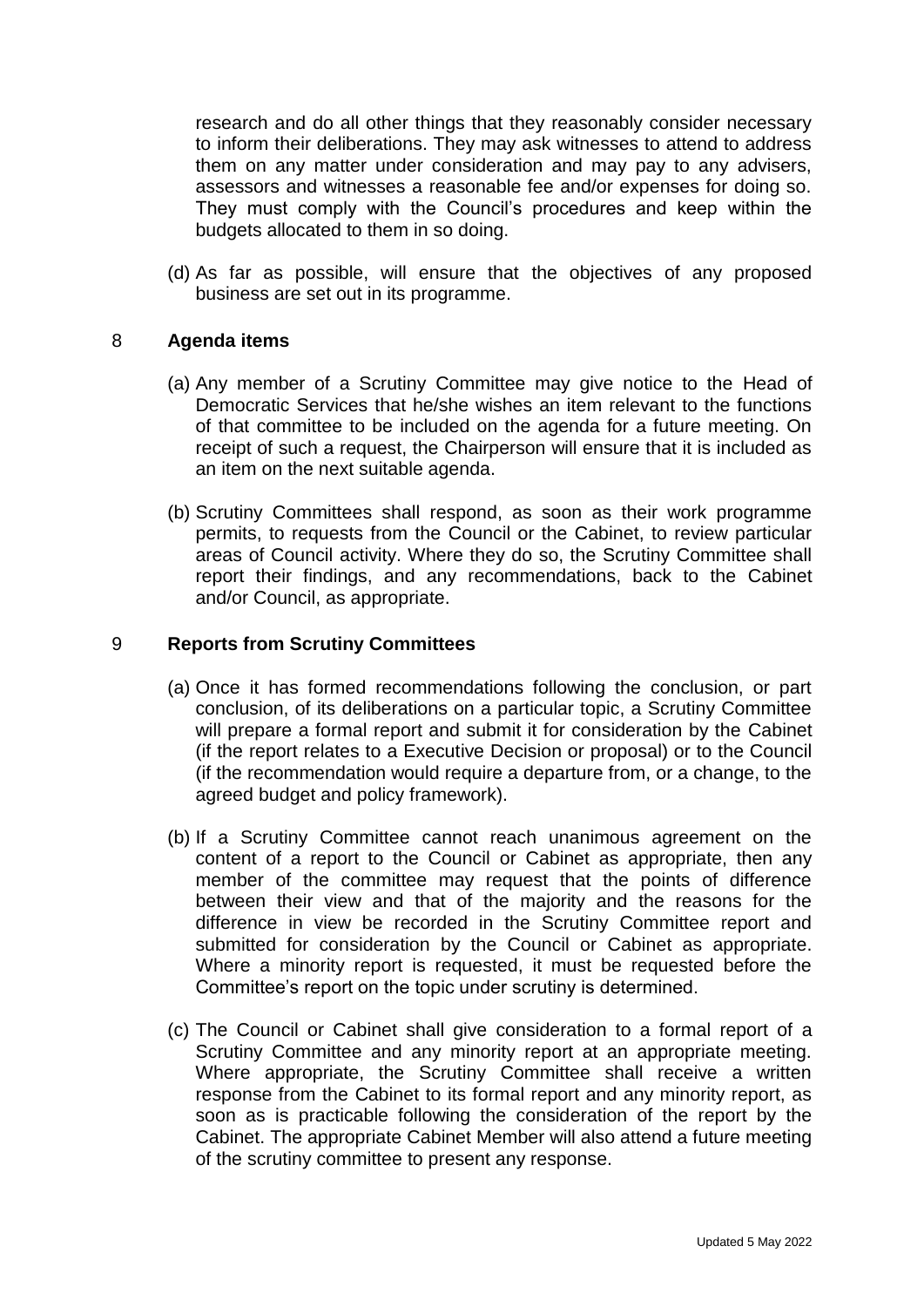(d) Where a scrutiny committee prepares a report for consideration by the Cabinet in relation to a matter where the decision making power has been delegated to an individual member of the Cabinet, then the Scrutiny Committee will submit a copy of their report to him/her for consideration. The member with delegated decision-making power must consider the report and respond in writing to the Scrutiny Committee. The member will also attend a future meeting of the Scrutiny Committee to present their response.

## 10 **Rights of Scrutiny Committee members to documents**

Members of Scrutiny Committees have the additional right to documents, and to notice of meetings as set out in the Access to Information Procedure Rules in Part 4 of this Constitution.

## 11 **Hearing evidence and receiving information**

- (a) Scrutiny Committees may receive written submissions or call witnesses to assist them in their examination of topics.
- (b) They may require any Cabinet Member and/or Council officer to attend to explain, in relation to matters within their remit:-
	- (i) any decision or series of decisions;
	- (ii) the extent to which actions taken implement Council policy; and/or
	- (iii) the performance of any Council service within their portfolio or management responsibility
	- (iv)and it is the duty of those persons to attend if so required.
- (c) Where any member or officer is required to attend a Scrutiny Committee under this provision, the Chairperson of that Committee, or an officer acting at their behest, will inform the member or officer in writing, giving at least ten calendar days notice of the meeting at which he/she is required to attend, except in cases of urgent necessity, when at least 48 hours notice will be given. The notice will state the nature of the item on which he/she is required to attend to give account and whether any papers are required to be produced for the Committee. Where the account to be given to the Committee will require the production of a report, then the member or officer concerned will be given sufficient notice to allow for preparation of that documentation.
- (d) Where, in exceptional circumstances, the member or officer is unable to attend on the required date, then the scrutiny committee shall, in consultation with the member or officer, arrange an alternative date for attendance, or may agree to an Assistant to the Cabinet or an alternative officer representative attending the Scrutiny Committee meeting, or may seek a written submission.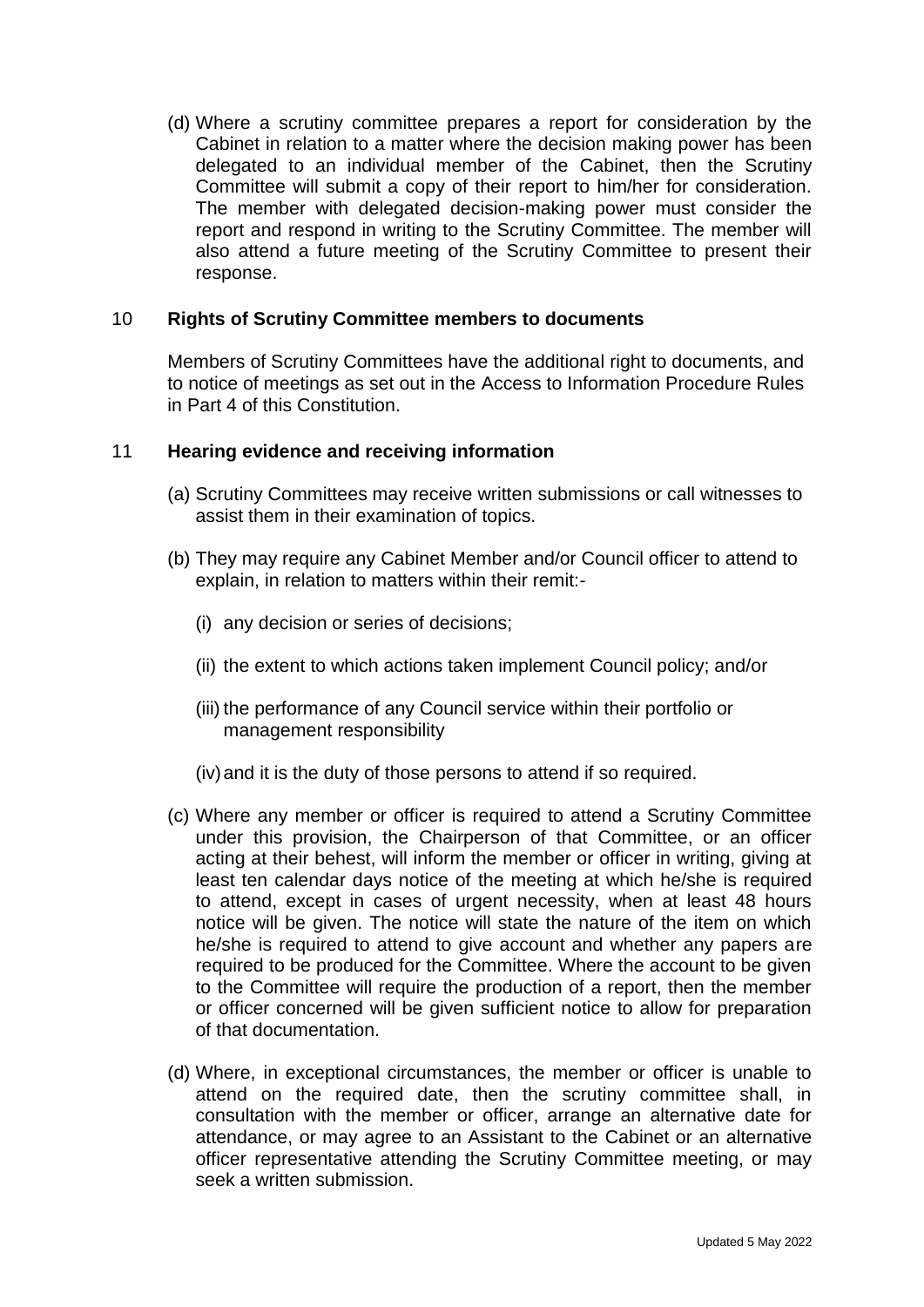- (e) A Scrutiny Committee may invite anyone whom it believes can make a useful contribution to address it, discuss issues of local concern and/or answer questions. It may, for example, wish to hear from residents, stakeholders and members and officers in other parts of the public sector and can invite such people to attend.
- (f) Scrutiny Committees will programme their agendas as effectively as possible and will in particular give any witness called to appear before them a time by which they can expect their contribution to be completed. At the expiry of that time period, the witness can leave unless he/she agrees to remain longer.

# 12 **Call-in Procedure**

- (a) When an Executive Decision is made by the Cabinet, a Committee of the Cabinet, the Leader, a Cabinet Member, the Chief Executive, a Corporate Director or a Director exercising a Corporate Director or a Director delegation, the decision shall be published on the Council's Intranet Site, and shall be available at the main offices of the Council, normally within two working days of being made. Members of those Committees who request it (in respect of decisions falling within their Committee's terms of reference) and Chairpersons of all Scrutiny Committees will also be sent copies of the records of all such decisions within the same timescale by the proper officer.
- (b) The notice will bear the date on which it is published and will specify that the decision will be implemented on the expiry of seven clear working days after the publication of the decision ("the call-in period"), unless the decision is called in as set out below.
- (c) Any non Cabinet member of the Council (or a co-opted member of the Children and Young People Scrutiny Committee, in the case of a decision relating to an education matter) may call-in a decision of which notice has been given as set out above, by giving notice in writing to the Head of Democratic Services within the call-in period. The Head of Democratic Services shall then notify the Cabinet Office of the call-in. He/she shall call a meeting of the relevant committee on such date as he/she may determine, where possible after consultation with the Chairperson of the Committee, and in any case within five clear working days of the decision to call-in ("the scrutiny period"). At its meeting, the Scrutiny Committee may consider the called-in decision itself or decide to refer the issue to the Council for scrutiny, if the matter is of general significance and importance to the Council as a whole. A Council meeting to consider this issue must take place within ten clear working days of this referral ("the Council scrutiny period") unless otherwise agreed between the Leader and the Chairperson of the relevant Scrutiny Committee.
- (d) Having considered the decision, the Scrutiny Committee or the Council (if the decision has been referred to Council) may refer it back to the Cabinet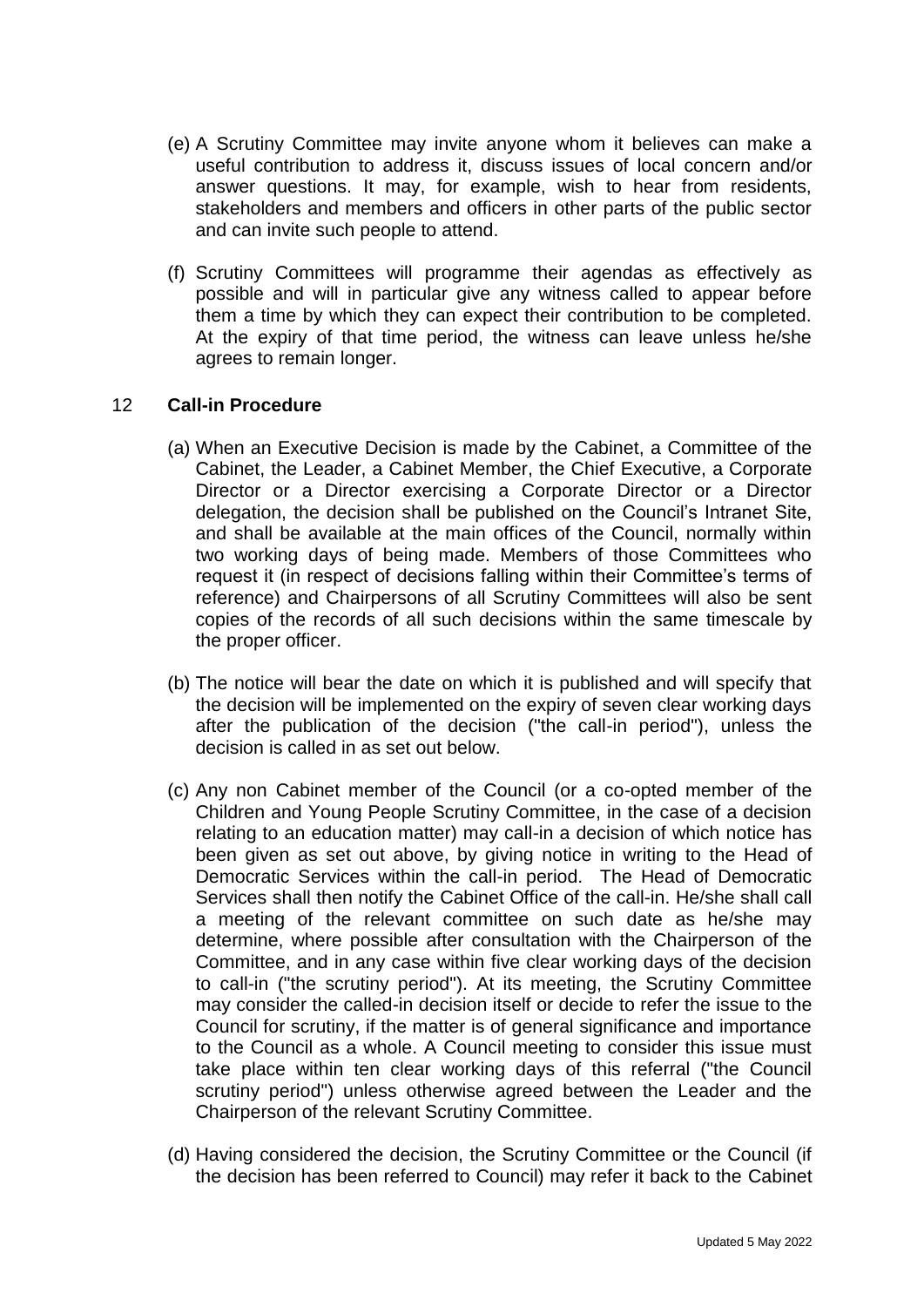or the decision maker for reconsideration, setting out in writing the nature of its concerns. The Cabinet or decision maker shall then reconsider the matter before adopting a final decision, arranging for the decision to be changed to reflect points made by the Scrutiny Committee, or formally deferring the matter for further consideration. The relevant Scrutiny Committee or Council as appropriate will be advised of the outcome at its next meeting.

- (e) If following a call-in, the matter is not referred back to the Cabinet or decision maker, the decision shall take effect on the date of the relevant Scrutiny Committee or Council meeting which considers the issue, or the expiry of the scrutiny period or the Council scrutiny period as appropriate, whichever is the later.
- (f) The role of Scrutiny Committees calling in a decision is:
	- (i) To test the merits of the decision
	- (ii) To consider the process by which the decision has been formulated.
	- (iii)To make recommendations (to support the decision, change aspects of the decision, or to invite the decision making body to reconsider).
	- (iv)To suggest further steps before a decision is made (but not to try to carry out those steps in place of the decision making body).
	- (v) To come to a view in a relatively short time scale, so as not to compromise the speed and efficiency of the decision-making process.
- (g) In calling in a decision it is not sufficient for the Member requesting the call in to state that they wish to test the merits of the decision. A member requesting a call in shall specify precisely which aspects of the decision they wish to question or challenge.
- (h) The Head of Democratic Services may, in consultation with the Monitoring Officer, rule that a call in is not valid if:
	- (i) The call in request has not been made within the seven working days allowed for call in;
	- (ii) It is not clear which Executive Decision is being called in;
	- (iii) The decision is exempt from call in on account of urgency provisions;
	- (iv)The call in request provides too little information to enable Committee members or the decision taker to adequately prepare for the call in meeting.
	- (v) The decision being called in, or broadly the same decision, has been called in during the last six months; or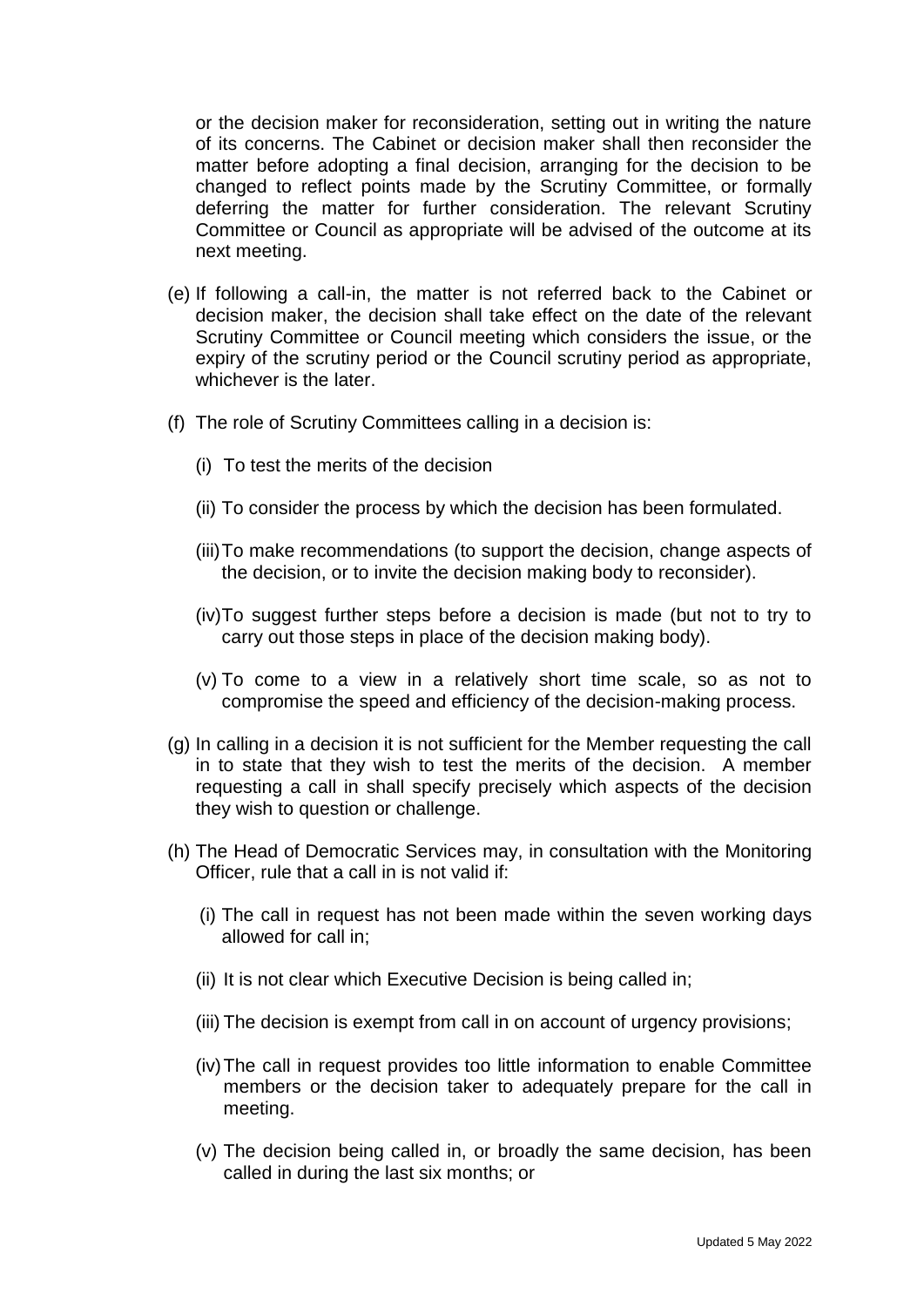(vi)The matter has already been scrutinised by the relevant Scrutiny Committee and there is no significant new or additional information which has not been previously considered by that Committee.

# **13 Exceptions: Call-in and Urgency**

- (a) The call-in procedure set out above shall not apply where the decision being taken is urgent. A decision will be urgent if either the Chief Executive, the Monitoring Officer or the S151 Officer certifies that any delay likely to be caused by the call-in process could seriously prejudice the Council, or the public interest, and the Chair of the relevant scrutiny committee or, in his/her absence, the Chair of the Council, or in both their absences, the Vice-Chair of the Council, agrees that the matter is urgent. The record of the decision and notice by which it is made public shall state whether the decision is an urgent one, and therefore not be subject to callin. Decisions taken as a matter of urgency must be reported for information to the next available meeting of the Council, together with the reasons for urgency.
- (b) The operation of the provisions relating to call-in and urgency shall be monitored annually, and a report submitted to Council with proposals for review if necessary.

# 14 **Procedure at Scrutiny Committee meetings**

- (a) Scrutiny Committees shall consider the following business:
	- (i) minutes of the last meeting;
	- (ii) declarations of interest (to be made at the commencement of the agenda item in question);
	- (iii) consideration of any matter referred to the Committee for a decision in relation to call in of a decision;
	- (iv) responses of the Cabinet to reports of the Scrutiny Committee; and
	- (v) the business otherwise set out on the agenda for the meeting.
- (b) Where the Scrutiny Committee conducts investigations, the Committee may also invite people to attend to give evidence at committee meetings which are to be conducted in accordance with the following principles:
	- (i) that the investigation be conducted fairly and all members of the committee be given the opportunity to ask questions of those invited to give evidence, and to contribute and speak;